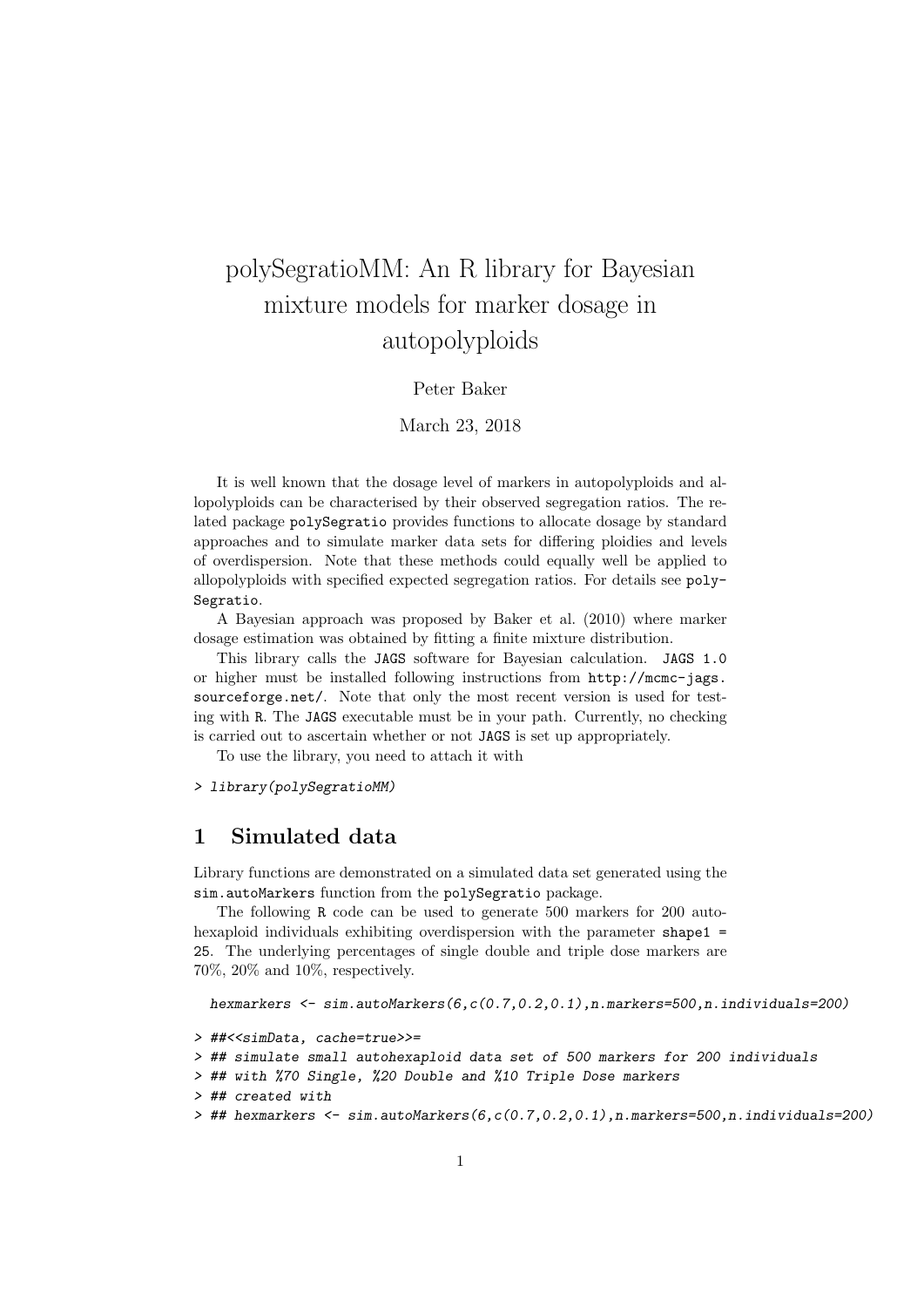```
> ## save(hexmarkers, file="../../data/hexmarkers.RData")
> print(hexmarkers)
Autopolyploid dominant markers generated at Fri Jul 18 14:51:38 2008
with call:
sim.autoMarkers(ploidy.level = 6, dose.proportion = c(0.7, 0.2,0.1, n.markers = 500, n.individuals = 200)
Ploidy level is: 6 ( Hexaploid )
Parents were set as heterogeneous for the markers
Theoretical segregation proportions:
     ratio.SD ratio.DD ratio.TD ploidy.level
        "0.5" "0.8" "0.95" "6"
   ploidy.name type.parents
   "Hexaploid" "heterogeneous"
Proportions in each dosage class:
SD DD TD
0.7 0.2 0.1
No. of markers generated from multinomial distribution:
  No.markers
SD 346
DD 103
TD 51
Data were generated for 200 individuals with 500 markers
A subset is:
    X.1 X.2 X.3 X.4 X.5 X.6 X.7 X.8 X.9 X.10 r n ratio dose
M.1 1 0 0 1 0 1 0 1 1 1 108 200 0.54 SD
M.2 0 1 1 1 0 1 0 1 0 1 102 200 0.51 SD
M.3 1 0 0 1 0 0 0 1 1 1 103 200 0.515 SD
M.4 1 1 1 1 1 0 0 0 1 0 97 200 0.485 SD
M.5 0 0 1 1 0 0 1 1 0 1 99 200 0.495 SD
M.6 1 1 0 0 0 0 0 0 0 0 103 200 0.515 SD
M.7 1 1 0 0 0 1 0 0 1 1 101 200 0.505 SD
M.8 1 1 1 1 1 1 0 0 0 1 102 200 0.51 SD
M.9 0 1 1 1 1 0 0 1 1 0 110 200 0.55 SD
M.10 1 0 1 0 1 1 1 0 1 1 108 200 0.54 SD
```
Note that the segregation ratios for simulated or real data may be extracted by using segregationRatios which sets up the appropriate objects for testing marker dosage and plotting or summarising the marker data.

```
> sr <- segregationRatios(hexmarkers$markers)
```
For instance, as seen in Figure 1, segregation ratios may be plotted with

```
plotTheoretical(ploidy.level=6, seg.ratios=sr,
  expected.segratio=NULL, proportions=c(0.7,0.2,0.1),
  n.individuals=200)
```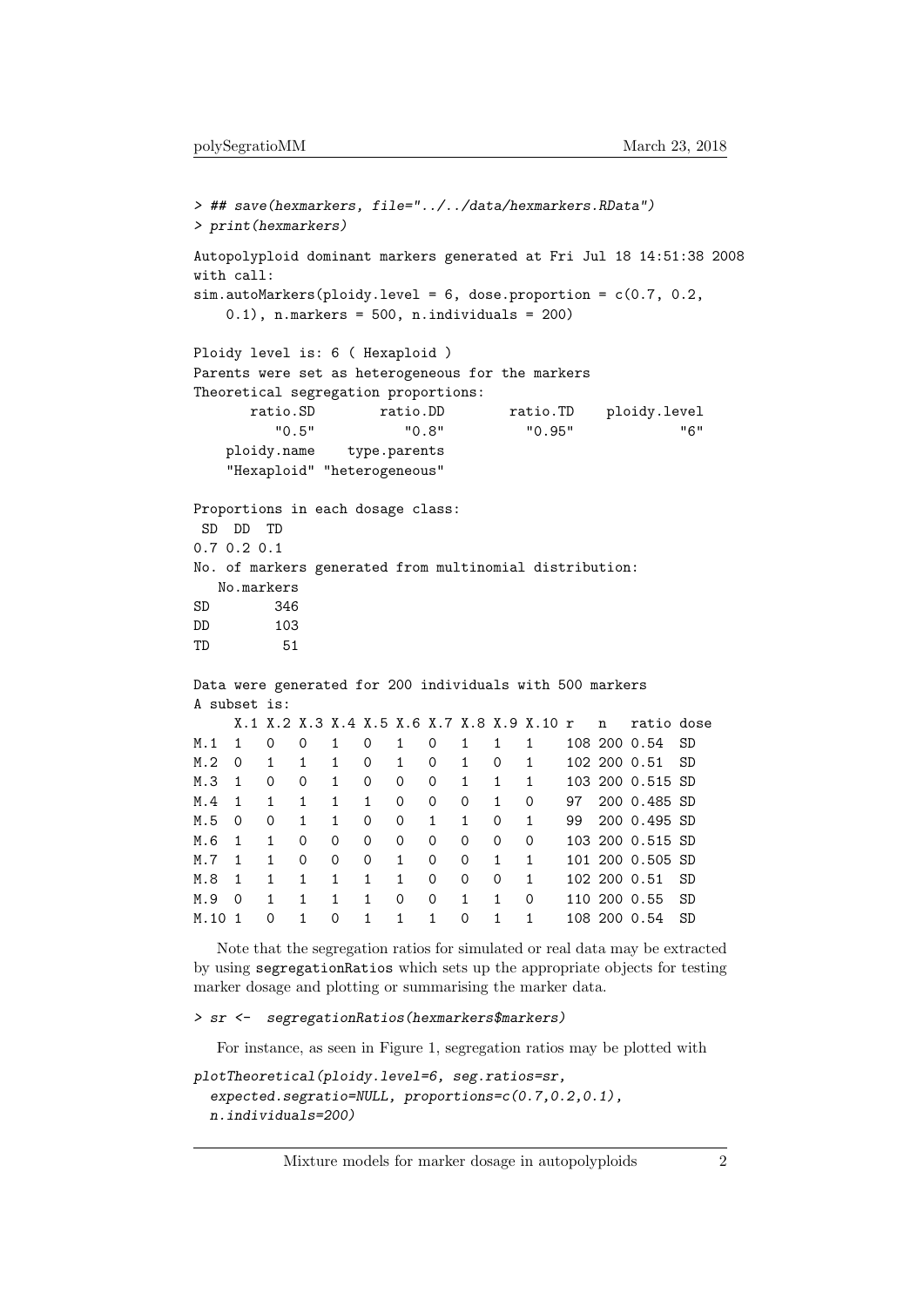

Figure 1: Segregation ratios of 500 simulated markers from 200 autohexaploid individuals. Percentages of single double and triple dose markers are 70%, 20% and 10%, respectively. Data were generated assuming no overdispersion.

On the other hand, consider a similar data set that exhibits overdispersion. This may be simulated as follows

hexmarkers.overdisp <- sim.autoMarkers(6,c(0.7,0.2,0.1),n.markers=500,n.individuals=200, overdispersion=TRUE, shape1=30)

> sr.overdisp <- segregationRatios(hexmarkers.overdisp\$markers)

The histogram of marker segregation ratios, which is a useful graphical method for identifying overdispersion or outliers, is seen in Figure 2. Note that, due to overdispersion the theoretical distribution is narrower than the observed data.

## 2 A Bayesian mixture model approach

For the  $j^{th}$  marker  $j = 1 \ldots n$ , we assume the observed number  $r_j$  of dominant markers out of  $N_j$  lines follows a binomial distribution denoted  $Bin(N_j, PK)$ . If we knew the dosage *k* then, following Ripol et al. (1999), the expected value of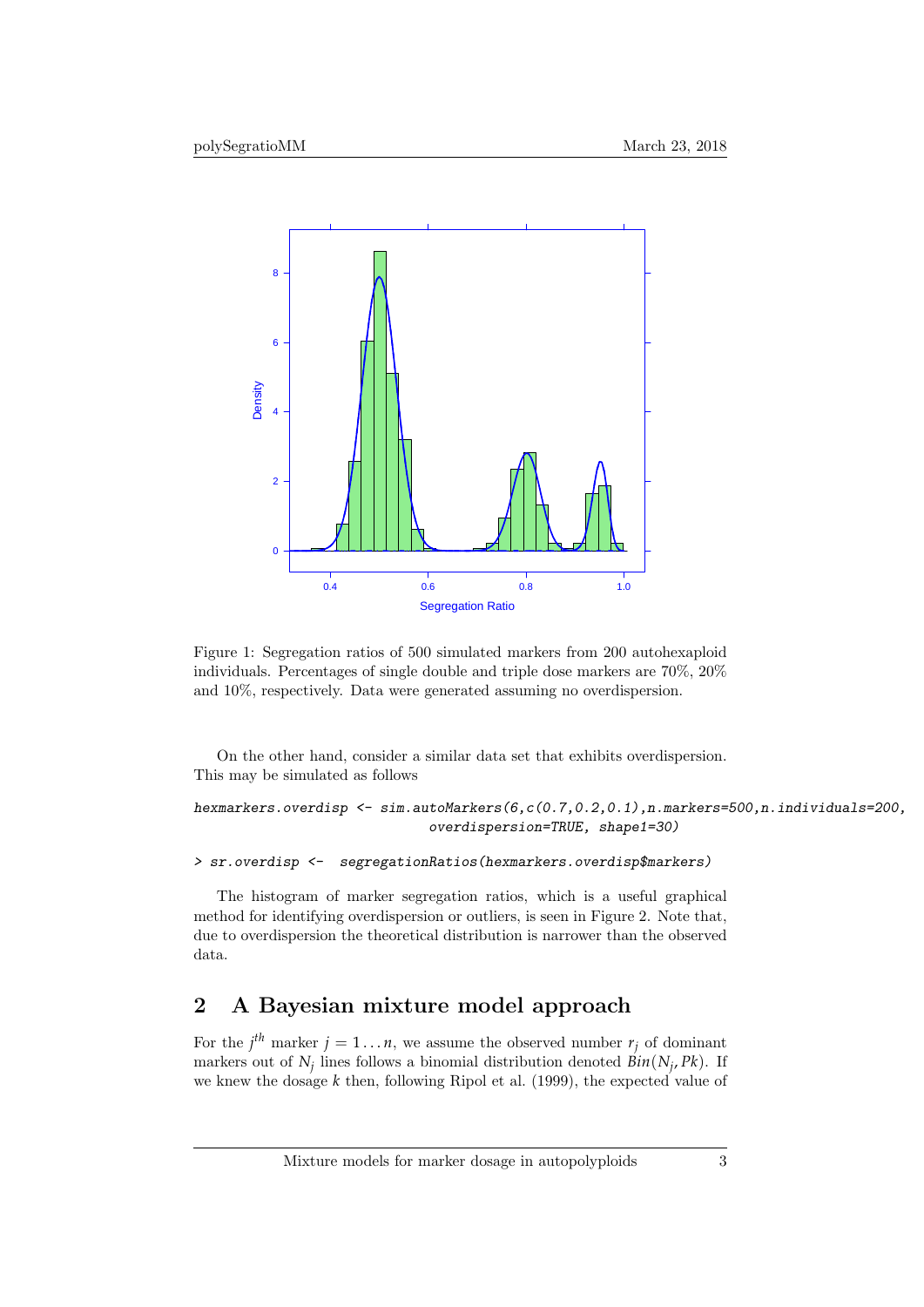

Figure 2: Segregation ratios of 500 simulated markers from 200 autohexaploid individuals. Percentages of single double and triple dose markers are 70%, 20% and 10%, respectively. Data were generated from the Beta–Binomial distribution assuming a shape parameter shape1 of 30.

*P<sup>k</sup>* may be written as

$$
P_k(k|m,x) = 1 - \frac{\binom{m-k}{mx}}{\binom{m}{mx}}, k = 0 \dots m/2
$$
 (1)

where *m* is the ploidy level or number of homologous chromosomes and the monoploid number  $x$  is the number of chromosomes in a basic set. Note that for diploids  $m = 2$ , tetraploids  $m = 4$ , octaploids then  $m = 8$  and so on and also that if there are no marker data missing then *N<sup>j</sup>* is simply the number of progeny.

Since the dosage of each marker is unknown, we rely on the missing data representation of Dempster et al. (1977) and Tanner and Wong (1987) which is commonly adopted for MCMC computation in finite mixture models. An indicator variable  $z_i$  corresponding to unknown marker dosage class  $k$  is introduced where  $z_j = k$  if the marker has dose *k*. For the *K* components with  $K \leq m/2$ , consider the logit transformation of the true segregation proportions  $P_k$  for dose  $k, k = 1...K$ . The the logit transformed segregation ratio  $\omega_k$  is then

$$
\omega_k = \log(\frac{P_k}{1 - P_k}).\tag{2}
$$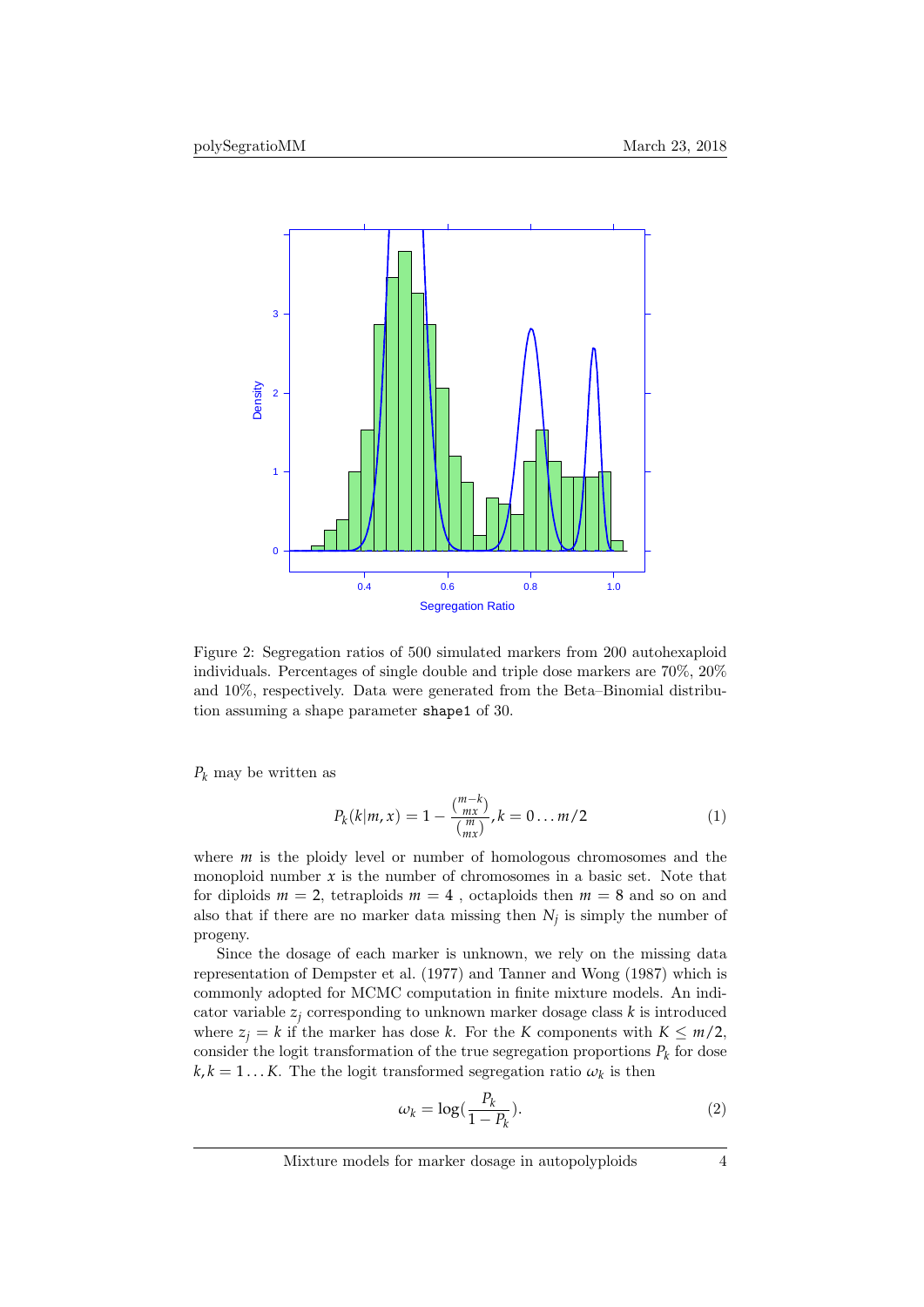Let  $z = (z_1 \dots z_n)^T$  be a vector of unknown dosages (labelled  $1, 2, \dots K$  corresponding to simplex, duplex, triplex markers and so on), then *r<sup>j</sup>* is binomially distributed with known size parameter  $N_j$  and unknown proportion parameter  $\omega_{Z_j}$  which is the segregation ratio for marker dosage  $z_j$ . Hence, given marker dosage  $z_j$  then

$$
r_j|z_j \sim \text{Bin}\left(N_j, \omega_{Z_j}\right),\tag{3}
$$
\n
$$
\text{where}
$$

$$
logit(\omega_{Z_j}) = log(\frac{\omega_{Z_j}}{1 - \omega_{Z_j}}) \sim N(\mu_{Z_j}, \tau_{Z_j}^{-1})
$$

where  $\mu_k$  and  $\tau_k$  are the mean and precision  $(\tau_k = 1/\sigma_k^2)$  of marker dosage class *k* on the logit scale.

Since the dosage is unknown, for the autohexaploid data generated here then for the logit $(\omega_{z_k})$  can be modelled as a finite mixture of 3 normals

$$
logit(\omega_{Z_j}) \sim \pi_1 N(\mu_1, \tau_1^{-1}) + \pi_2 N(\mu_2, \tau_2^{-1}) + \ldots + \pi_K N(\mu_K, \tau_K^{-1}) \qquad (4)
$$

where  $\mu_k$  is the mean and  $\tau_k$  is the precision of component *k* on the logit scale, and  $\pi_k$  are the mixing proportions of the three components with  $\sum_{k=1}^{K} \pi_k = 1$ . The probability density function  $f(x)$  of logit $(\omega_k)$  is

$$
f(x) = \sum_{k=1}^{K} \pi_k \phi(x | \mu_k, \tau_k^{-1})
$$
 (5)

where  $\phi$  is the normal cumulative distribution function with parameters mean  $\mu_k$  and variance  $\sigma_k^2 = \tau_k^{-1}$ .

Simulation studies suggested that incorporating strong prior information, such as the expected distributions of Haldane (1930) provided the best method of allocating dosage. Further details may be found in Baker et al. (2010).

## 3 Specifying a model

A mixture model may be set up with setModel. By default, only two parameters are required, namely the ploidy.level or the number of homologous chromosomes set either as a numeric or as a character string and also n.components or the number of components for mixture model (less than or equal to maximum number of possible dosages). By default, strong priors are set by using the formulae of Haldane (1930) for the expected numbers and ratios of offspring for various parental configurations of autopolyploids.

For the autohexaploid data generated above, the models are set with

#### $> x$ .mod1 <- setModel(3,6) # autohexaploid model with 3 components

The R object x.mod1 contains components describing aspects of the model such as the number of components, ploidy, expected segregation ratios and so on. Note that the str command is useful for displaying the internal structure of any R object.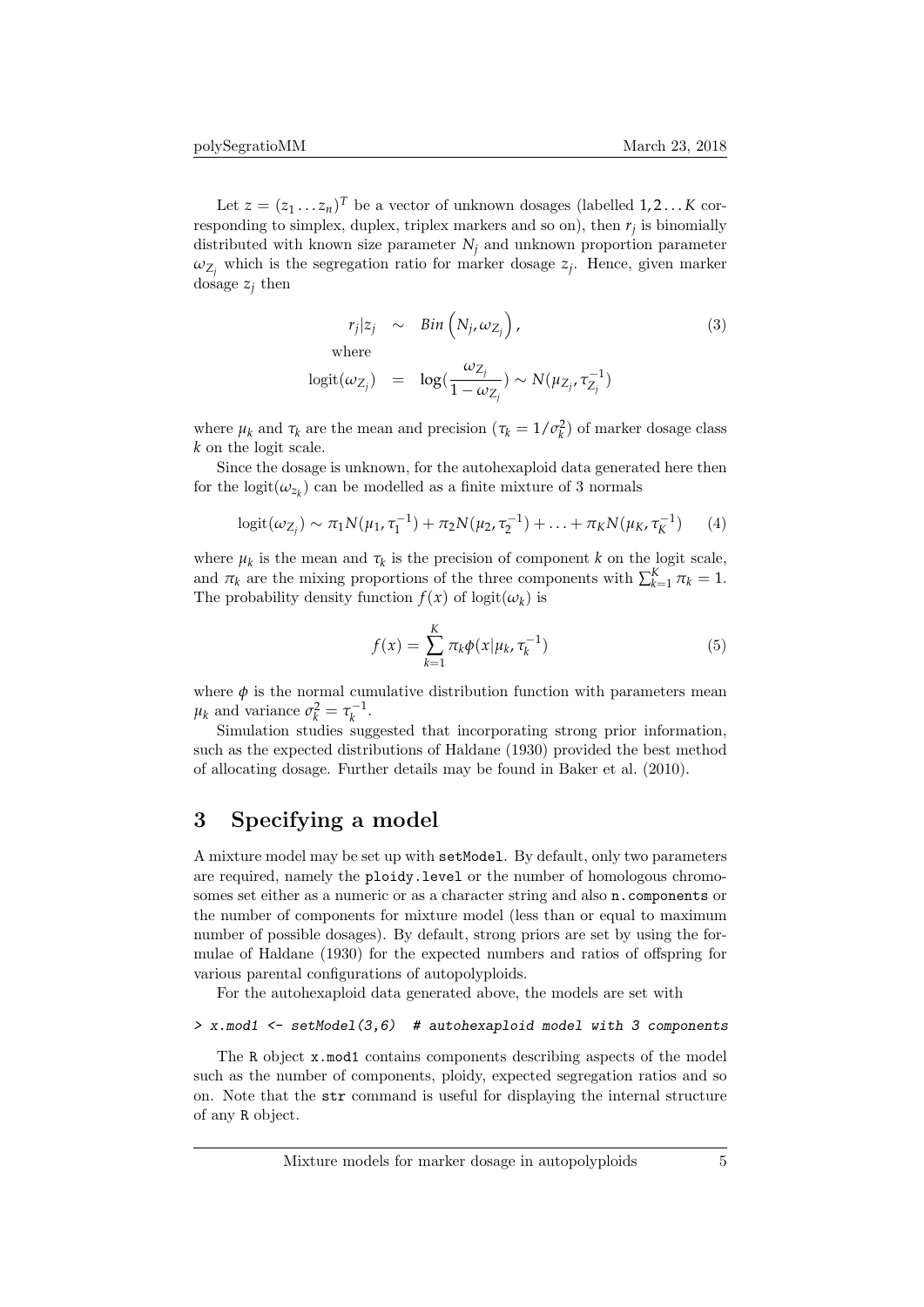## 4 Fitting a mixture model

While various options are available for fine tuning the MCMC process, the simplest way to fit a mixture model to allocate marker dosages is with the wrapper function runSegratioMM as follows:

```
mcmcHexRun <- runSegratioMM(sr.overdisp, x.mod1)
```
which automatically determines starting values, priors, length of burn in, number of iterations, and other parameters as well as producing summary statistics and diagnostic plots.

To run JAGS without producing plots then set the plots option to FALSE. For the overdispersed data running this command produced the following selected output. While selected output is printed here the simple command print(mcmcHexRun) whould produce the following output and more.

The summary of processing times:

```
> print(mcmcHexRun$run.jags)
```

```
CMD File: test.cmd
JAGS started at Fri Jul 18 14:51:41 2008
JAGS run completed successfully at Fri Jul 18 14:55:47 2008
Elapsed times:
  user system elapsed
  228.0 228.0 246.4
```
And summary statistics for the posterior distributions of selected parameters:

> print(mcmcHexRun\$summary)

#### \$statistics

|             | Mean                            |  |  | SD Naive SE Time-series SE                  |           |  |
|-------------|---------------------------------|--|--|---------------------------------------------|-----------|--|
| P[1]        | 0.72356 0.02064 0.0002919       |  |  |                                             | 0.0003616 |  |
| P[2]        | 0.19709 0.01906 0.0002695       |  |  |                                             | 0.0005650 |  |
| P[3]        | 0.07935 0.01336 0.0001890       |  |  |                                             | 0.0006636 |  |
| mu[1]       | 0.02381 0.01696 0.0002398       |  |  |                                             | 0.0006163 |  |
| mu [2]      | 1.54959 0.04421 0.0006253       |  |  |                                             | 0.0031491 |  |
| mu [3]      | 3.16008 0.08879 0.0012557       |  |  |                                             | 0.0074792 |  |
|             | sigma 0.27012 0.01215 0.0001718 |  |  |                                             | 0.0005203 |  |
|             |                                 |  |  |                                             |           |  |
| \$quantiles |                                 |  |  |                                             |           |  |
|             | 2.5%                            |  |  | 25% 50% 75% 97.5%                           |           |  |
| P[1]        |                                 |  |  | 0.681698 0.70954 0.72439 0.73818 0.76208    |           |  |
| P[2]        |                                 |  |  | 0.161445 0.18404 0.19643 0.20946 0.23651    |           |  |
| P[3]        |                                 |  |  | 0.054776 0.07029 0.07876 0.08805 0.10753    |           |  |
| mu[1]       |                                 |  |  | $-0.008683$ 0.01177 0.02381 0.03529 0.05805 |           |  |
| mu[2]       |                                 |  |  | 1.464629 1.51904 1.54875 1.57957 1.63693    |           |  |
| mu[3]       |                                 |  |  | 2.995540 3.09972 3.15792 3.21625 3.34191    |           |  |
| sigma       |                                 |  |  | 0.247668 0.26165 0.26998 0.27826 0.29443    |           |  |
|             |                                 |  |  |                                             |           |  |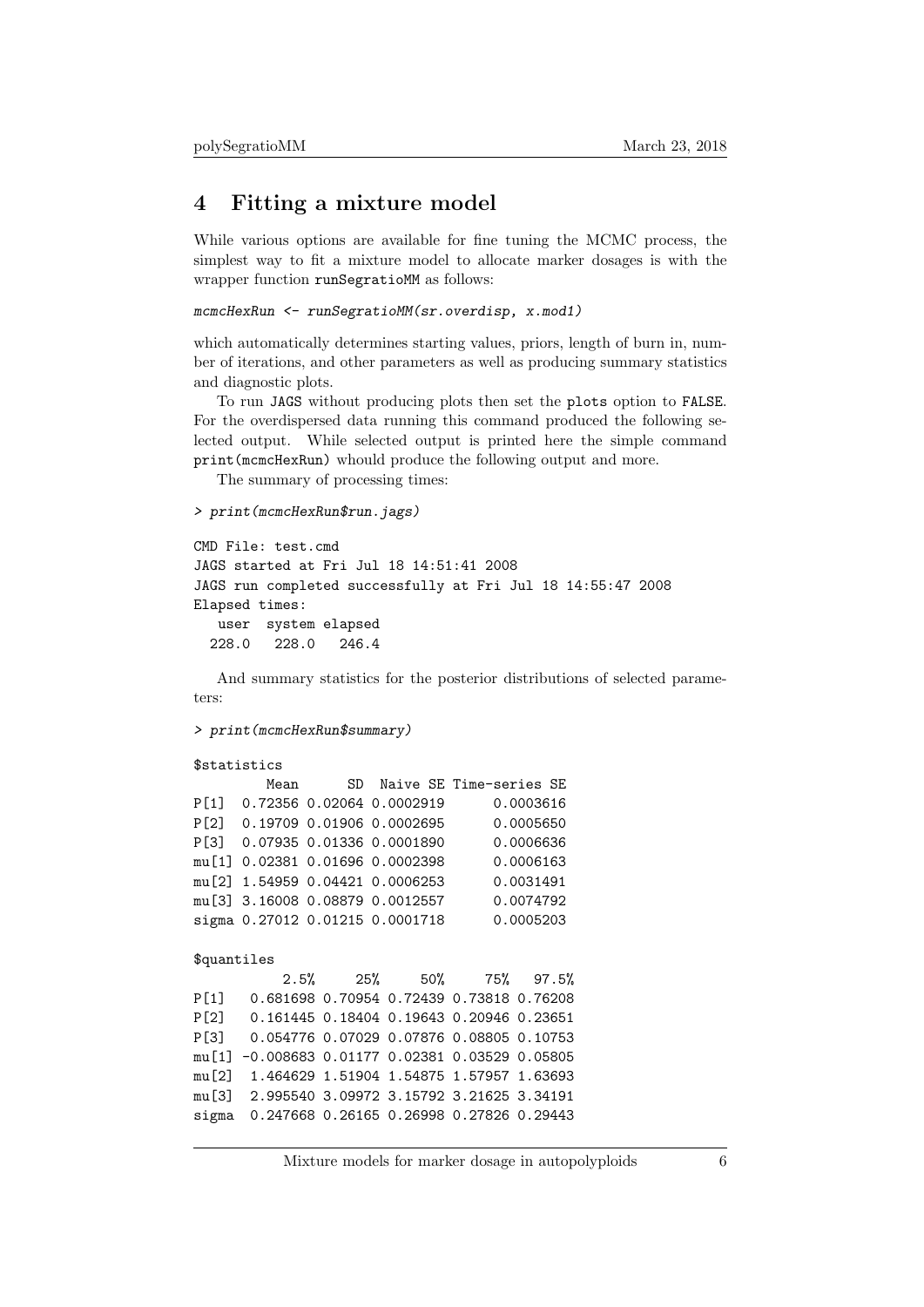```
$start
[1] 0
$end
[1] 4999
$thin
[1] 1
$nchain
[1] 1
attr(,"class")
[1] "summarySegratioMCMC"
```
Note that MCMC convergence diagnostic output is produced automatically. Assessing convergence is crucial in MCMC and poor convergence may result in mis–allocated marker dosages. The diagnostic statistics indicate that convergence was achieved.

> print(mcmcHexRun\$diagnostics)

```
$raftery
$raftery[[1]]
Quantile (q) = 0.025Accuracy (r) = +/- 0.005Probability (s) = 0.95Burn-in Total Lower bound Dependence
     (M) (N) (Nmin) factor (I)
P[1] 2 3803 3746 1.020
P[2] 2 3930 3746 1.050
P[3] 2 3680 3746 0.982
mu[1] 4 4713 3746 1.260
mu[2] 10 11010 3746 2.940
mu[3] 18 19611 3746 5.240
sigma 10 10754 3746 2.870
$geweke
$geweke[[1]]
Fraction in 1st window = 0.1
Fraction in 2nd window = 0.5
  P[1] P[2] P[3] mu[1] mu[2] mu[3] sigma
```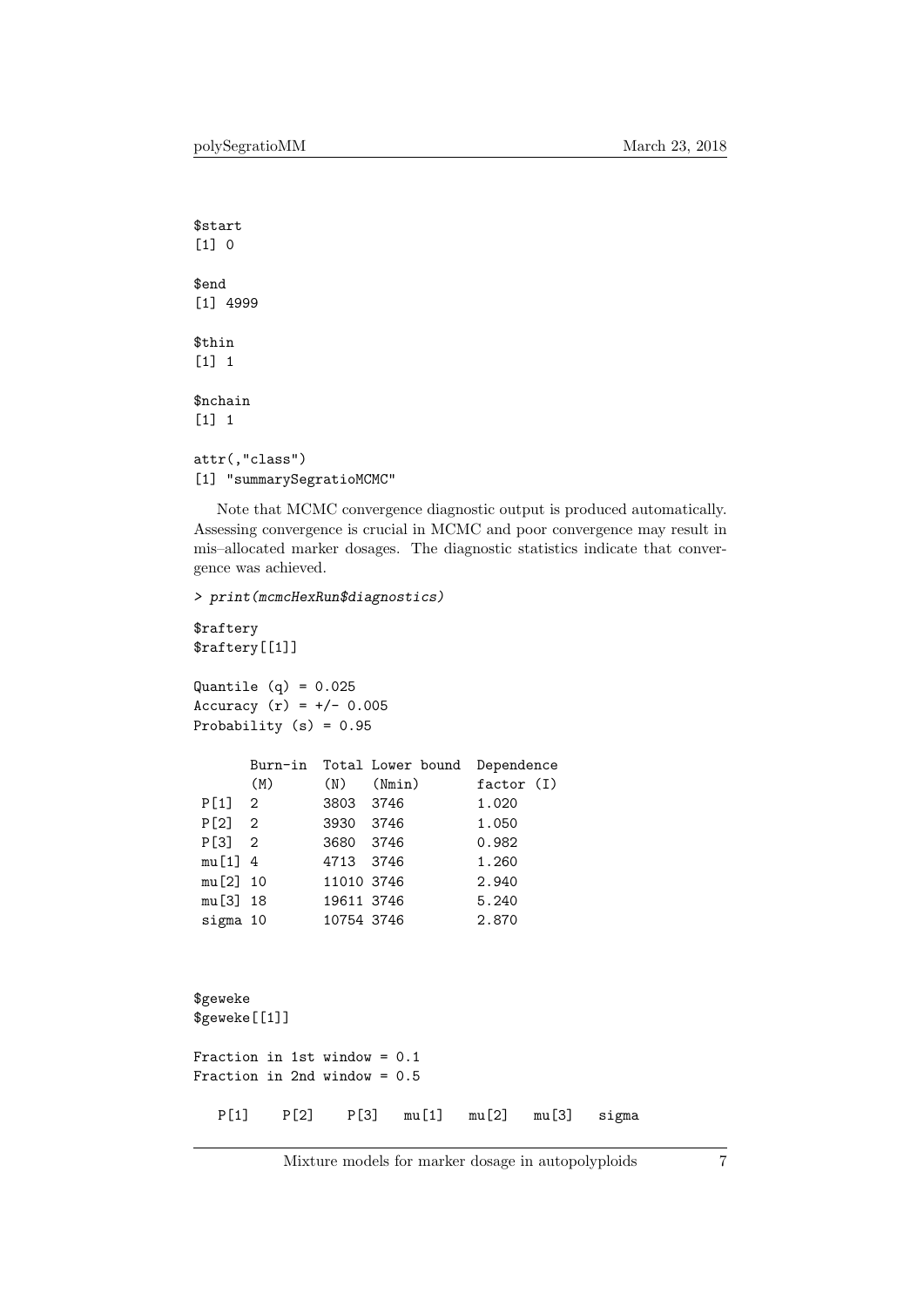1.3314 -1.9552 1.4159 1.7912 -0.7923 -0.9007 -1.0033

#### \$heidel \$heidel[[1]]

|       | Stationarity start |           | p-value |
|-------|--------------------|-----------|---------|
|       | test               | iteration |         |
| P[1]  | passed             | 1         | 0.348   |
| P [2] | passed             | 1         | 0.904   |
| P [3] | passed             | 1         | 0.547   |
|       | mu[1] passed       | 1         | 0.387   |
|       | mu[2] passed       | 1         | 0.465   |
|       | mu[3] passed       | 1         | 0.374   |
|       | sigma passed       | 1         | 0.913   |
|       |                    |           |         |
|       |                    |           |         |

|              | Halfwidth       |
|--------------|-----------------|
| test         |                 |
| passed       | 0.7236 0.000709 |
| passed       | 0.1971 0.001107 |
| passed       | 0.0794 0.001301 |
| mu[1] passed | 0.0238 0.001208 |
| mu[2] passed | 1.5496 0.006172 |
| mu[3] passed | 3.1601 0.014659 |
| sigma passed | 0.2701 0.001020 |
|              | Halfwidth Mean  |

#### \$hpd

```
$hpd[[1]]
        lower upper
P[1] 0.68391 0.76365
P[2] 0.15950 0.23382
P[3] 0.05438 0.10695
mu[1] -0.01018 0.05593
mu[2] 1.46539 1.63737
mu[3] 2.99198 3.33813
sigma 0.24697 0.29359
attr(,"Probability")
[1] 0.95
```
And finally, summaries of marker dosage allocations are produced:

```
> print(mcmcHexRun$doses)
```

```
Dosages for chain: 1
Thresholds set at:
[1] 0.50 0.60 0.70 0.80 0.90 0.95 0.99
A random sample of posterior probabilities and classifications
```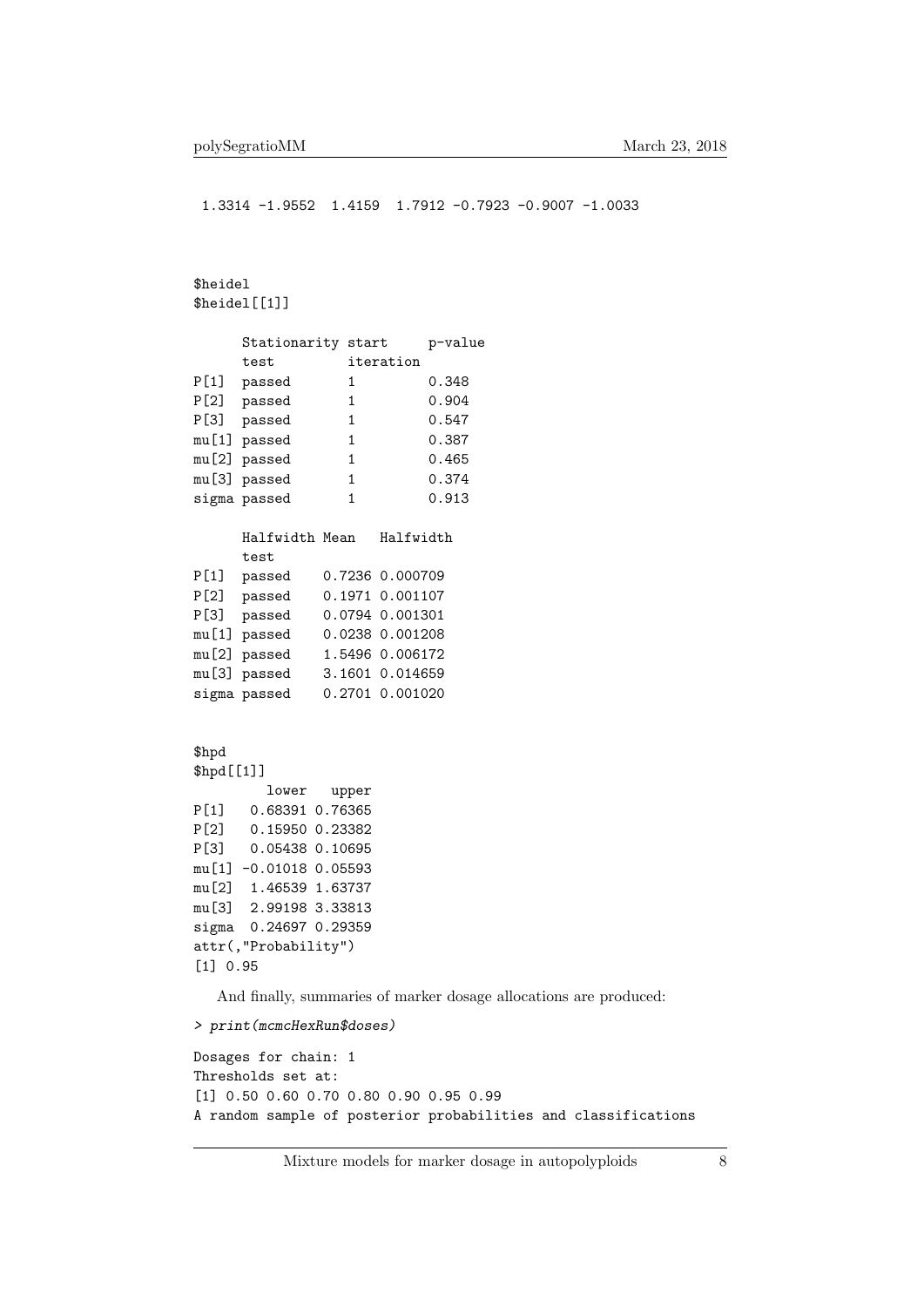|        | SD                  | תת                         | TD     |   |                |                |                |                |                   |                | 0.5 0.6 0.7 0.8 0.9 0.95 0.99 maxPostP |
|--------|---------------------|----------------------------|--------|---|----------------|----------------|----------------|----------------|-------------------|----------------|----------------------------------------|
| M.62   |                     | 1,0000 0,0000 0,0000       |        | 1 | 1              | 1              | 1              | 1              | 1                 | 1              |                                        |
| M.65   |                     | 1,0000 0,0000 0,0000       |        | 1 | 1              | 1              | 1              | 1              | 1                 |                |                                        |
| M.85   |                     | 1,0000 0,0000 0,0000       |        | 1 | 1              | 1              | 1              | 1              | 1                 | 1              |                                        |
| M.127  |                     | 1.0000 0.0000 0.0000       |        | 1 | 1              | 1              | 1              | 1              | 1                 |                |                                        |
| M.140  |                     | 1,0000 0,0000 0,0000       |        | 1 | 1              | 1              | 1              | 1              | 1                 | 1              |                                        |
| M. 147 |                     | 1,0000 0,0000 0,0000       |        | 1 | 1              | 1              | 1              | 1              | 1                 | 1              |                                        |
| M.192  |                     | 1,0000 0,0000              | 0.0000 | 1 | 1              | 1              | 1              | 1              | 1                 | 1              |                                        |
| M.209  |                     | 1,0000 0,0000 0,0000       |        | 1 | 1              | 1              | 1              | 1              | 1                 | 1              |                                        |
| M.258  |                     | 1,0000 0,0000 0,0000       |        | 1 | 1              | 1              | 1              | 1              | 1                 |                |                                        |
| M.290  |                     | 1,0000 0,0000 0,0000       |        | 1 | 1              | 1              | 1              | 1              |                   |                |                                        |
| M.298  |                     | 1,0000 0,0000 0,0000       |        | 1 | 1              | 1              | 1              | 1              | 1                 | 1              |                                        |
| M.340  |                     | 1,0000 0,0000              | 0.0000 | 1 | 1              | 1              | 1              | 1              | 1                 | 1              |                                        |
|        |                     | M.372 0.3752 0.6248 0.0000 |        | 2 | $\overline{2}$ |                | ٠              | ٠              |                   |                | 2                                      |
|        |                     | M.403 0.0002 0.9998 0.0000 |        | 2 | 2              | 2              | 2              | 2              | 2                 | 2              | 2                                      |
|        | M.408 0.0000 1.0000 |                            | 0.0000 | 2 | $\overline{2}$ | $\overline{2}$ | $\overline{2}$ | $\overline{2}$ | $\overline{2}$    | $\mathfrak{D}$ | $\mathcal{D}_{1}$                      |
| M.413  | 0.01440.9856        |                            | 0.0000 | 2 | $\mathcal{D}$  | $\mathcal{D}$  | $\mathfrak{D}$ | $\overline{2}$ | $\mathfrak{D}$    |                | $\mathcal{D}_{1}$                      |
|        |                     | M.427 0.0008 0.9992        | 0.0000 | 2 | $\overline{2}$ | $\overline{2}$ | $\overline{2}$ | 2              | $\overline{2}$    | 2              | $\mathcal{D}_{1}$                      |
|        | M.465 0.0000 0.0000 |                            | 1.0000 | 3 | 3              | 3              | 3              | 3              | 3                 | 3              | 3                                      |
| M.472  | 0.000000.0000       |                            | 1.0000 | 3 | 3              | 3              | 3              | 3              | 3                 | 3              | 3                                      |
|        |                     | M.477 0.0000 0.9958 0.0042 |        | 2 | $\mathcal{D}$  | $\mathfrak{D}$ | $\mathfrak{D}$ | $\overline{2}$ | $\mathcal{D}_{1}$ | $\mathcal{D}$  | $\mathfrak{D}$                         |

Maximum posterior probabilities for 500 markers Min. 1st Qu. Median Mean 3rd Qu. Max. 0.502 1.000 1.000 0.980 1.000 1.000

```
Proportion of genes classified using maximum posterior probability
   SD DD TD
0.724 0.194 0.082
Total proportion of markers classified: 1
Call:
dosagesJagsMix(mcmc.mixture = read.jags, jags.control = jags.control,
    seg.ratio = seg.ratios)
```
Note that simply plotting mcmcHexRun will produce a histogram of segregation proportions and the fitted model but that other plots are easily produced.

When the plots option of runSegratioMM is set to the default value of TRUE, numerous plots are produced including trace and density plots from the CODA package. These may also be extracted manually but the process is somewhat more complicated. For instance to obtain trace and density plots for the parameters  $p_1$ ,  $\mu_1$ ,  $\sigma_1$  and for the 140<sup>th</sup> marker, as shown in Figure 3, then CODA may be used directly by following command.

#### plot(mcmcHexRun\$mcmc.mixture\$mcmc.list[[1]][,c("P[1]","mu[1]","sigma","T[140]")])

The histogram of segregation proportions with fitted and theoretical values shown in Figure 4 may be obtained by setting the theoretical option to TRUE as follows.

print(plot(mcmcHexRun, theoretical=TRUE))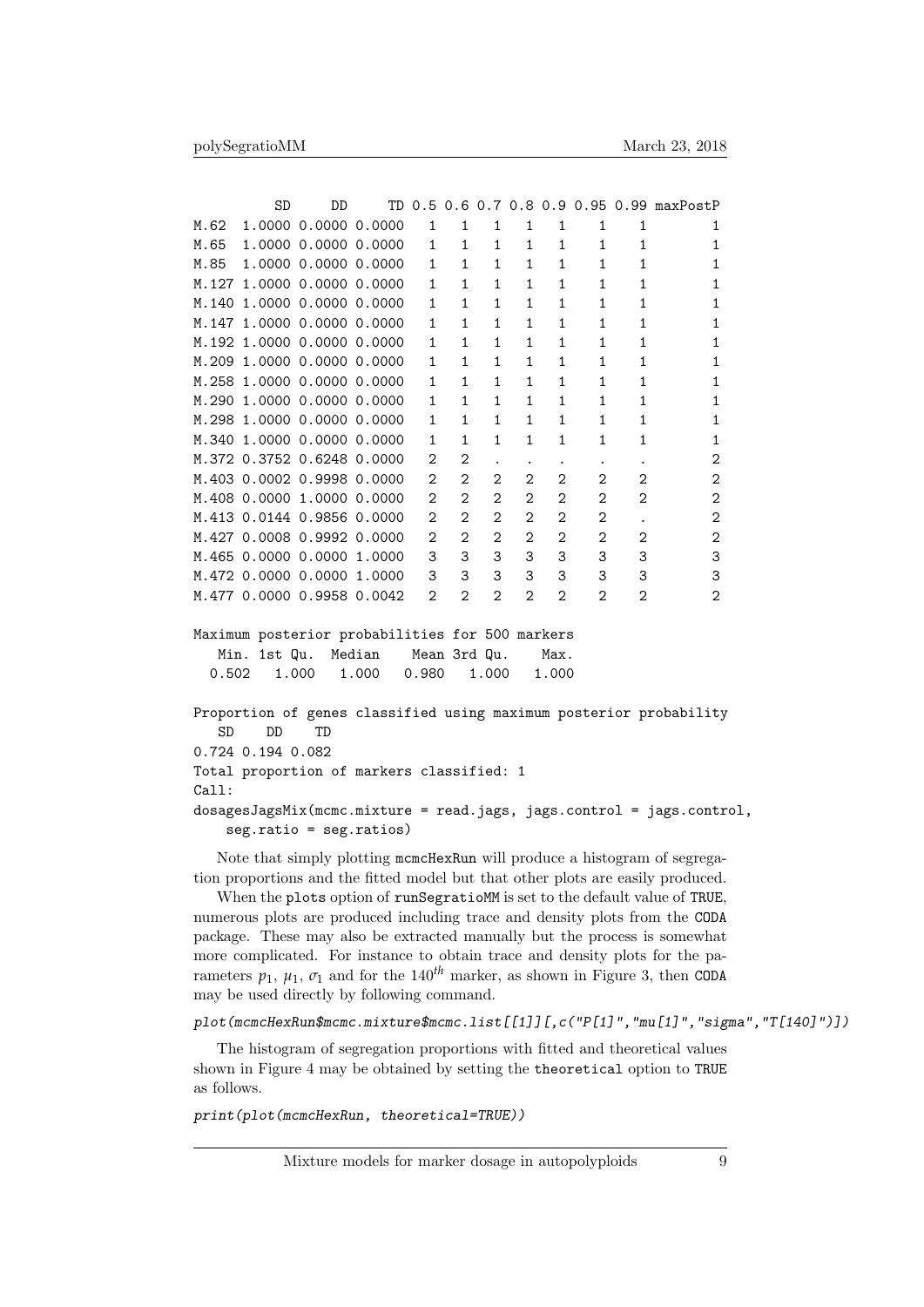NULL



Figure 3: Trace and posterior density plots for the parameters parameters  $p_1$ ,  $\mu_1$ ,  $\sigma_1$  and for the 140<sup>th</sup> marker for the overdispersed data.

## 5 Assigning marker dosage

Marker dosages allocations may be obtained directly from the object mcmcHexRun. The dosage with maximum posterior probability is simply mcmcHexRun\$doses\$max.post.dosage. A more conservative allocation is obtained by using mcmcHexRun\$doses\$dosage[,"0.8"] whereby the dosage with posterior probability over 0.8 is employed. For instance, to tabulate the number of markers (including those not allocated a dosage which are labelled NA) the table command can be employed.

```
> cat("Employing maximum posterior probability\n")
Employing maximum posterior probability
> table(Dose=mcmcHexRun$doses$max.post.dosage, exclude=NULL)
Dose
  1 2 3
362 97 41
> cat("Employing posterior probability > 0.8\n")
```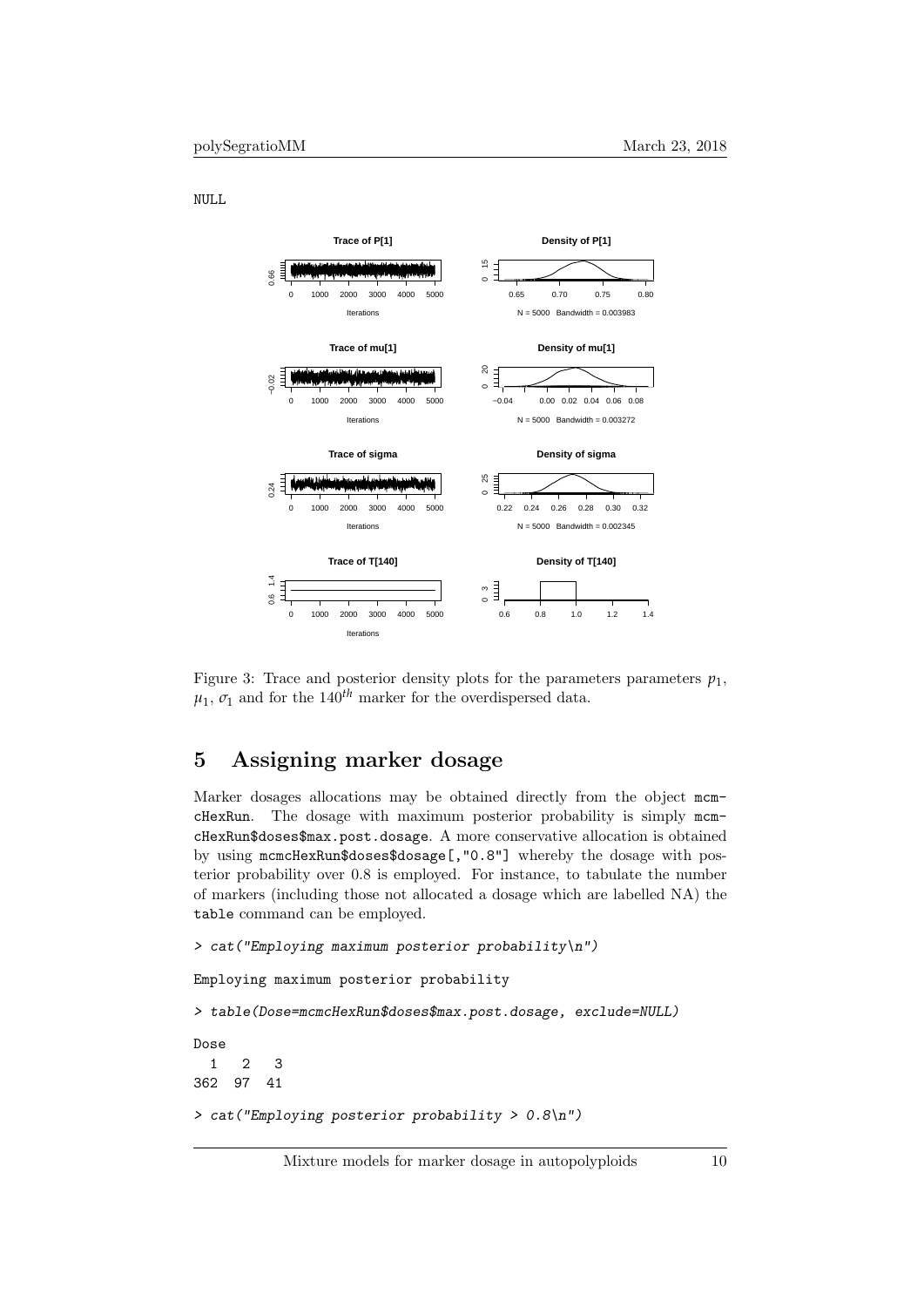Warning: component proportions normalised, now: P[1] P[2] P[3] 0.72356 0.19709 0.07935 PlotTheoretical Warning: Binomial mixture density is only approximate on logit scale



Figure 4: Fitted (blue) and theoretical (red) distributions for simulated segregation ratios with overdispersion for 500 markers from 200 individuals.

```
Employing posterior probability > 0.8
```

```
> table(Dose=mcmcHexRun$doses$dosage[,"0.8"], exclude=NULL)
```
Dose

1 2 3 <NA> 358 89 34 19

And of course since the data were simulated we can compare the estimated and true dosages obtained as hexmarkers.overdisp\$true.doses\$dosage via cross tabulation. Doses can also be obtained for the standard  $\chi^2$  test by using the test.segRatio command from the polySegratio library.

```
> cat("Employing theChi squared test\n")
Employing theChi squared test
```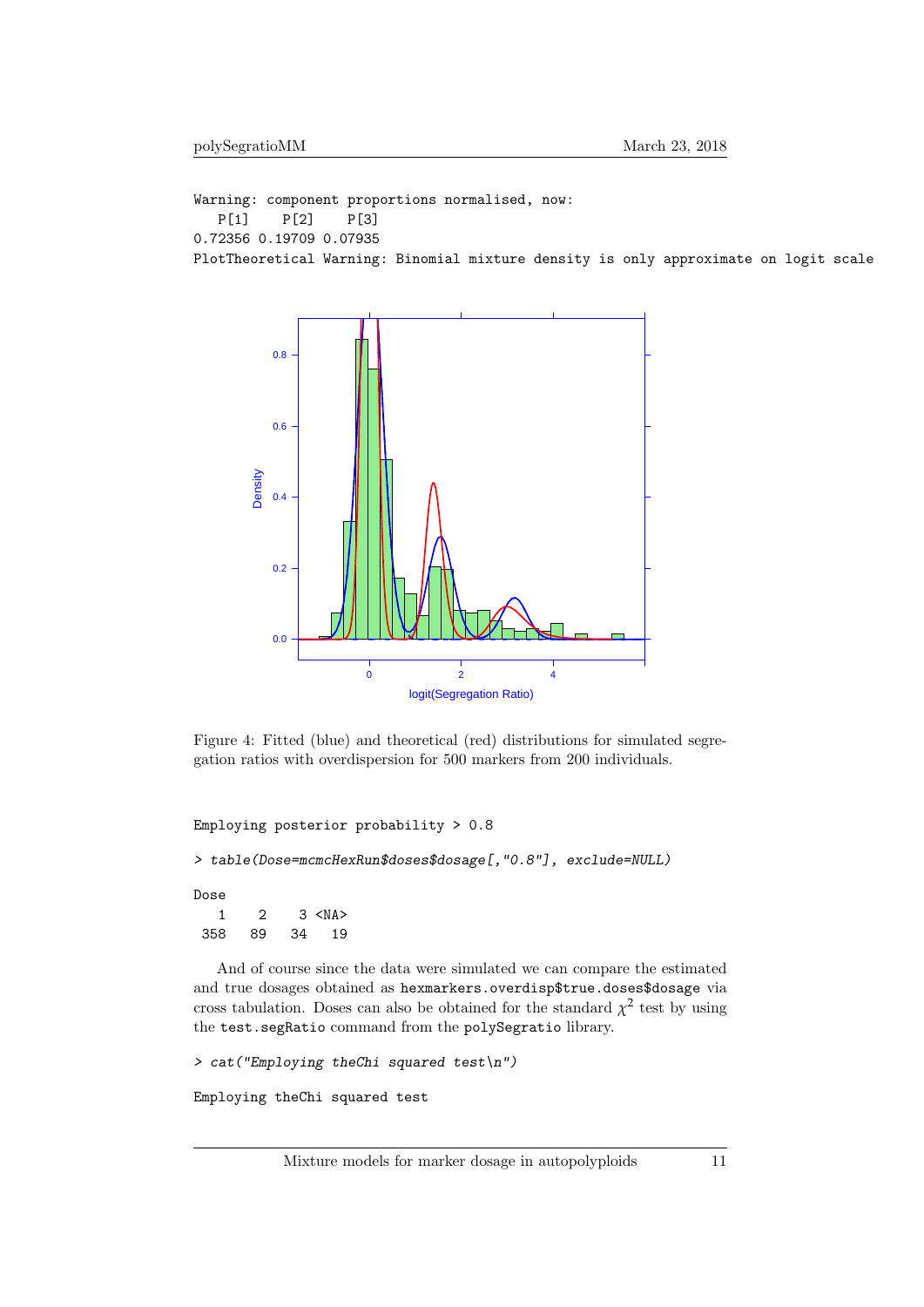```
> dose.chi <- test.segRatio(sr.overdisp, ploidy.level = 6)
> table(Chi2Dose=dose.chi$dosage, True=hexmarkers.overdisp$true.doses$dosage, exclude=NULL)
       True
Chi2Dose 1 2 3
   1 223 2 0
   2 0 54 5
   3 0 3 27
   <NA> 130 39 17
> cat("Employing maximum posterior probability\n")
Employing maximum posterior probability
> table(MixtureDose=mcmcHexRun$doses$max.post.dosage, True=hexmarkers.overdisp$true.doses$
+ exclude=NULL)
          True
MixtureDose 1 2 3
         1 353 9 0
         2 0 86 11
         3 0 3 38
> cat("Employing posterior probability > 0.8\n")
Employing posterior probability > 0.8
> table(MixtureDose=mcmcHexRun$doses$dosage[,"0.8"], True=hexmarkers.overdisp$true.doses$d
+ exclude=NULL)
          True
MixtureDose 1 2 3
      1 352 6 0
      2 0 78 11
      3 0 2 32
      <NA> 1 12 6
```
These tables show that far fewer markers are allocated a dosage using the standard  $\chi^2$  test than by the mixture model. Fewer markers were misclassified using a posterior probability threshold of 0.8 rather than the maximum posterior probability as a basis for allocating dosage.

## References

- Baker, P., Jackson, P., and Aitken, K. (2010). Bayesian estimation of marker dosage in sugarcane and other autopolyploids. TAG Theoretical and Applied Genetics, 120(8):1653–1672.
- Dempster, A. P., Laird, N. M., and Rubin, D. B. (1977). Maximum likelihood from incomplete data via the EM algorithm (with discussion). Journal of the Royal Statistical Society B, 39:1–38.